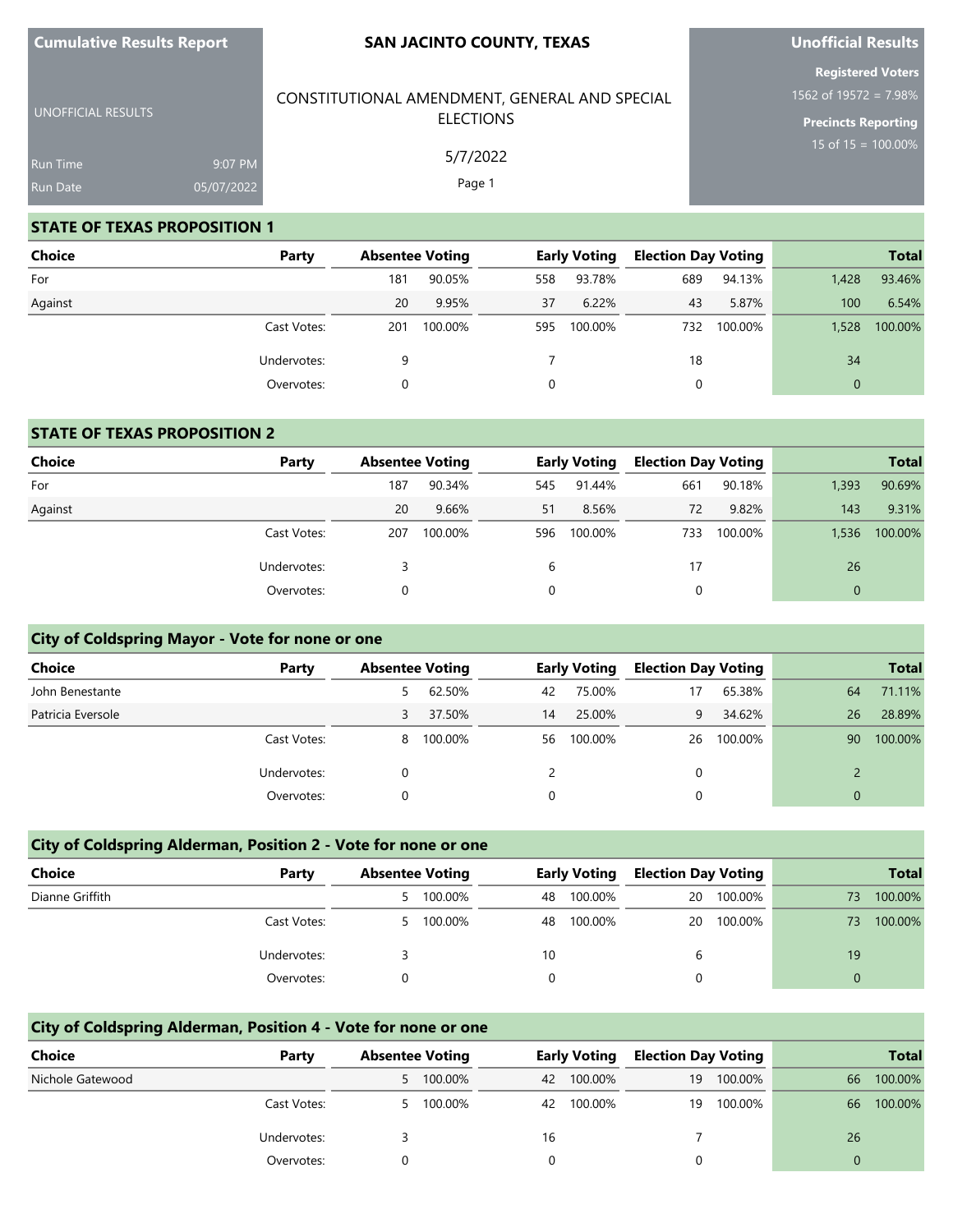### **SAN JACINTO COUNTY, TEXAS**

# **Unofficial Results**

**Registered Voters** 1562 of 19572 = 7.98%

**Precincts Reporting**

15 of 15 = 100.00%

#### **Cleveland I.S.D. Board of Trustee, Position 4 - Vote for none or one** UNOFFICIAL RESULTS Run Time Run Date 9:07 PM 05/07/2022 CONSTITUTIONAL AMENDMENT, GENERAL AND SPECIAL ELECTIONS 5/7/2022 Page 2

# **Choice Party Absentee Voting Early Voting Election Day Voting Total** LaDerrington Baldwin 2001 1 2002 1 12:00 1 11.11% 3 25.00% 2008 27 27 2014 1.89%

| Willie Carter |             | $\mathsf{R}$ | 88.89%  |    | 75.00%  | 26 | 49.06%  | 43 | 58.11%  |
|---------------|-------------|--------------|---------|----|---------|----|---------|----|---------|
|               | Cast Votes: | Q            | 100.00% | 12 | 100.00% | 53 | 100.00% | 74 | 100.00% |
|               | Undervotes: |              |         |    |         | 16 |         | 26 |         |
|               | Overvotes:  |              |         |    |         |    |         |    |         |

## **Cleveland I.S.D. Board of Trustee, Position 5 - Vote for none or one**

| Choice                 | Party       | <b>Absentee Voting</b> |         |    | <b>Early Voting</b> | <b>Election Day Voting</b> |         |    | <b>Total</b> |
|------------------------|-------------|------------------------|---------|----|---------------------|----------------------------|---------|----|--------------|
| Sharica S. Lewis       |             |                        | 20.00%  | 2  | 15.38%              | 19                         | 33.93%  | 23 | 29.11%       |
| Amanda Sandoval Brooks |             | 8                      | 80.00%  | 11 | 84.62%              | 37                         | 66.07%  | 56 | 70.89%       |
|                        | Cast Votes: | 10                     | 100.00% | 13 | 100.00%             | 56                         | 100.00% | 79 | 100.00%      |
|                        | Undervotes: |                        |         |    |                     | 13                         |         | 21 |              |
|                        | Overvotes:  |                        |         | 0  |                     |                            |         | 0  |              |

### **Coldspring-Oakhurst C.I.S.D. Trustee, Position 3 - Vote for none or one**

| Choice           | Party       | <b>Absentee Voting</b> |         |     | <b>Early Voting</b> | <b>Election Day Voting</b> |         |       | <b>Total</b> |
|------------------|-------------|------------------------|---------|-----|---------------------|----------------------------|---------|-------|--------------|
| Tony L. Sewell   |             | 94                     | 69.12%  | 333 | 75.85%              | 316                        | 69.45%  | 743   | 72.14%       |
| Roosevelt Joseph |             | 42                     | 30.88%  | 106 | 24.15%              | 139                        | 30.55%  | 287   | 27.86%       |
|                  | Cast Votes: | 136                    | 100.00% | 439 | 100.00%             | 455                        | 100.00% | 1.030 | 100.00%      |
|                  | Undervotes: | 23                     |         | 58  |                     | 55                         |         | 136   |              |
|                  | Overvotes:  |                        |         | 0   |                     | 0                          |         |       |              |

### **Coldspring-Oakhurst C.I.S.D. Trustee, Position 4 - Vote for none or one**

| <b>Choice</b>   | Party       | <b>Absentee Voting</b> |         | <b>Early Voting</b> |         | <b>Election Day Voting</b> |         |          | <b>Total</b> |
|-----------------|-------------|------------------------|---------|---------------------|---------|----------------------------|---------|----------|--------------|
| Berlin Bradford |             | 112                    | 100.00% | 376                 | 100.00% | 377                        | 100.00% | 865      | 100.00%      |
|                 | Cast Votes: | 112                    | 100.00% | 376                 | 100.00% | 377                        | 100.00% | 865      | 100.00%      |
|                 | Undervotes: | 48                     |         | 121                 |         | 133                        |         | 302      |              |
|                 | Overvotes:  |                        |         |                     |         |                            |         | $\Omega$ |              |